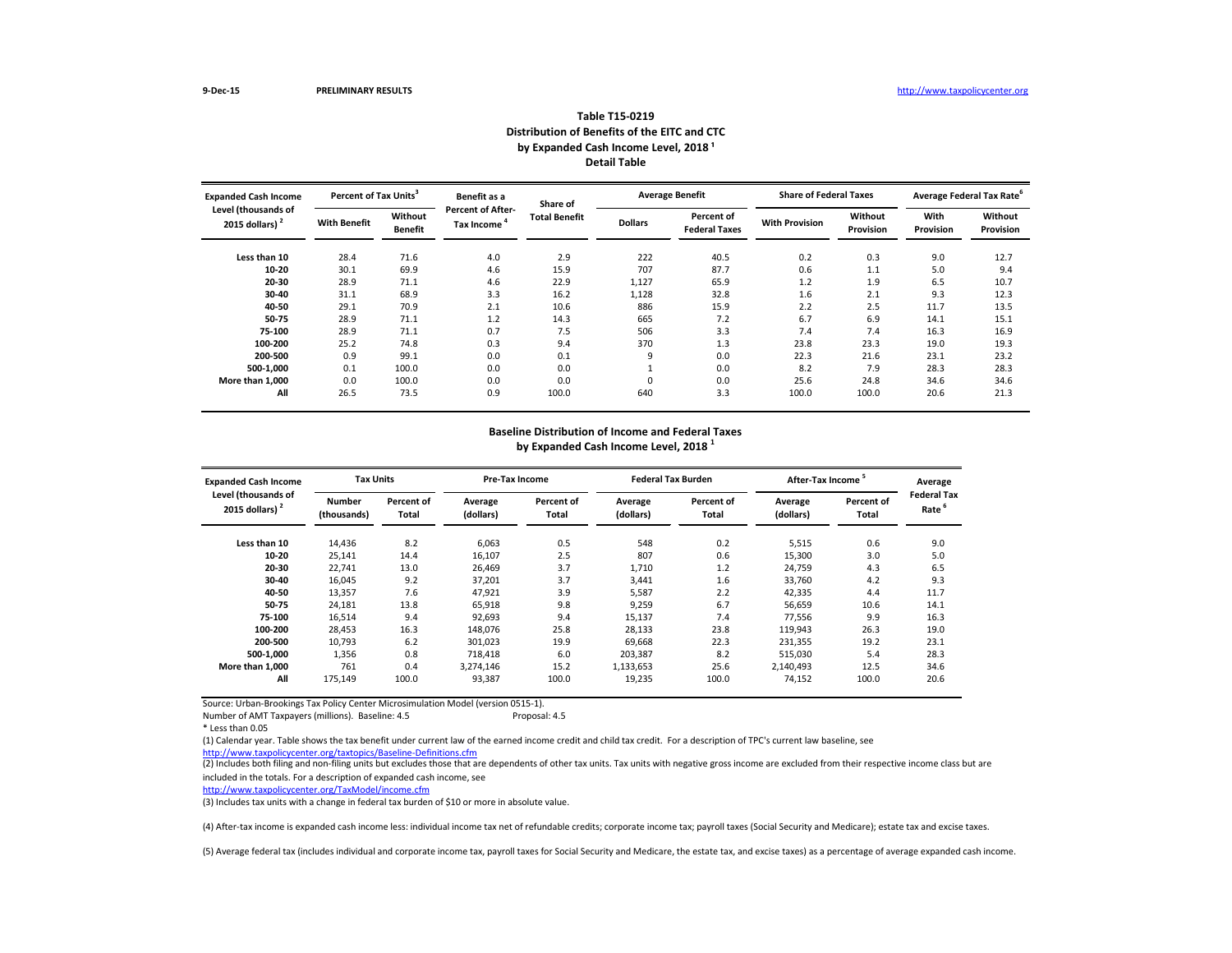| <b>Expanded Cash Income</b>              | Percent of Tax Units <sup>3</sup> |                           | Benefit as a                           | Share of             |                | <b>Average Benefit</b>             | <b>Share of Federal Taxes</b> |                      | Average Federal Tax Rate <sup>o</sup> |                      |
|------------------------------------------|-----------------------------------|---------------------------|----------------------------------------|----------------------|----------------|------------------------------------|-------------------------------|----------------------|---------------------------------------|----------------------|
| Level (thousands of<br>2015 dollars) $2$ | <b>With Benefit</b>               | Without<br><b>Benefit</b> | <b>Percent of After-</b><br>Tax Income | <b>Total Benefit</b> | <b>Dollars</b> | Percent of<br><b>Federal Taxes</b> | <b>With Provision</b>         | Without<br>Provision | <b>With</b><br>Provision              | Without<br>Provision |
| Less than 10                             | 24.7                              | 75.3                      | 2.3                                    | 13.3                 | 121            | 18.9                               | 1.0                           | 1.2                  | 10.7                                  | 12.7                 |
| $10 - 20$                                | 18.1                              | 81.9                      | 1.3                                    | 33.7                 | 199            | 16.9                               | 2.9                           | 3.3                  | 7.4                                   | 8.6                  |
| 20-30                                    | 7.7                               | 92.3                      | 0.7                                    | 23.3                 | 176            | 7.3                                | 4.7                           | 4.9                  | 9.2                                   | 9.9                  |
| 30-40                                    | 5.5                               | 94.5                      | 0.5                                    | 12.1                 | 147            | 3.3                                | 5.3                           | 5.4                  | 12.0                                  | 12.4                 |
| 40-50                                    | 4.5                               | 95.5                      | 0.3                                    | 8.4                  | 127            | 1.9                                | 6.5                           | 6.6                  | 14.3                                  | 14.5                 |
| 50-75                                    | 3.1                               | 96.9                      | 0.1                                    | 6.3                  | 63             | 0.6                                | 16.3                          | 16.2                 | 17.3                                  | 17.4                 |
| 75-100                                   | 2.7                               | 97.3                      | 0.1                                    | 2.0                  | 38             | 0.2                                | 13.6                          | 13.5                 | 20.2                                  | 20.2                 |
| 100-200                                  | 1.3                               | 98.7                      | 0.0                                    | 0.5                  | 10             | 0.0                                | 21.6                          | 21.3                 | 22.0                                  | 22.0                 |
| 200-500                                  |                                   | 100.0                     | 0.0                                    | 0.0                  |                | 0.0                                | 9.9                           | 9.7                  | 26.4                                  | 26.4                 |
| 500-1,000                                | 0.0                               | 100.0                     | 0.0                                    | 0.0                  | 0              | 0.0                                | 3.4                           | 3.3                  | 31.8                                  | 31.8                 |
| More than 1,000                          | 0.0                               | 100.0                     | 0.0                                    | 0.0                  | 0              | 0.0                                | 14.6                          | 14.4                 | 37.2                                  | 37.2                 |
| All                                      | 10.5                              | 89.5                      | 0.3                                    | 100.0                | 129            | 1.5                                | 100.0                         | 100.0                | 18.6                                  | 18.9                 |

(2) Includes both filing and non-filing units but excludes those that are dependents of other tax units. Tax units with negative gross income are excluded from their respective income class but are included in the totals. For a description of expanded cash income, see

\* Less than 0.05

| <b>Expanded Cash Income</b>              | <b>Tax Units</b>             |                     | <b>Pre-Tax Income</b> |                     |                      | <b>Federal Tax Burden</b> |                      | <b>After-Tax Income</b>    |                            |  |
|------------------------------------------|------------------------------|---------------------|-----------------------|---------------------|----------------------|---------------------------|----------------------|----------------------------|----------------------------|--|
| Level (thousands of<br>2015 dollars) $2$ | <b>Number</b><br>(thousands) | Percent of<br>Total | Average<br>(dollars)  | Percent of<br>Total | Average<br>(dollars) | Percent of<br>Total       | Average<br>(dollars) | <b>Percent of</b><br>Total | <b>Federal Tax</b><br>Rate |  |
| Less than 10                             | 12,486                       | 14.2                | 6,006                 | 1.8                 | 640                  | 1.0                       | 5,366                | 2.0                        | 10.7                       |  |
| $10 - 20$                                | 19,246                       | 21.8                | 15,986                | 7.3                 | 1,179                | 2.9                       | 14,807               | 8.3                        | 7.4                        |  |
| $20 - 30$                                | 15,072                       | 17.1                | 26,358                | 9.4                 | 2,424                | 4.7                       | 23,933               | 10.5                       | 9.2                        |  |
| 30-40                                    | 9,321                        | 10.6                | 37,163                | 8.2                 | 4,448                | 5.3                       | 32,715               | 8.9                        | 12.0                       |  |
| 40-50                                    | 7,512                        | 8.5                 | 47,952                | 8.5                 | 6,841                | 6.5                       | 41,110               | 9.0                        | 14.3                       |  |
| 50-75                                    | 11,365                       | 12.9                | 65,384                | 17.6                | 11,282               | 16.3                      | 54,102               | 17.9                       | 17.3                       |  |
| 75-100                                   | 5,776                        | 6.5                 | 91.740                | 12.6                | 18,533               | 13.6                      | 73,207               | 12.3                       | 20.2                       |  |
| 100-200                                  | 5,523                        | 6.3                 | 139,282               | 18.2                | 30,672               | 21.6                      | 108,610              | 17.5                       | 22.0                       |  |
| 200-500                                  | 1,012                        | 1.2                 | 290,159               | 7.0                 | 76,474               | 9.9                       | 213,686              | 6.3                        | 26.4                       |  |
| 500-1,000                                | 115                          | 0.1                 | 724,597               | 2.0                 | 230,079              | 3.4                       | 494,518              | 1.7                        | 31.8                       |  |
| More than 1,000                          | 91                           | 0.1                 | 3,393,110             | 7.3                 | 1,261,369            | 14.6                      | 2,131,741            | 5.7                        | 37.2                       |  |
| All                                      | 88,250                       | 100.0               | 47,807                | 100.0               | 8,902                | 100.0                     | 38,905               | 100.0                      | 18.6                       |  |

## **Table T15-0219 Distribution of Benefits of the EITC and CTC** by Expanded Cash Income Level, 2018<sup>1</sup> **Detail Table - Single Tax Units**

<http://www.taxpolicycenter.org/taxtopics/Baseline-Definitions.cfm> (1) Calendar year. Table shows the tax benefit under current law of the earned income credit and child tax credit. For a description of TPC's current law baseline, see

# **Baseline Distribution of Income and Federal Taxes**

**by Expanded Cash Income Level, 2018 1**

<http://www.taxpolicycenter.org/TaxModel/income.cfm>

(3) Includes tax units with a change in federal tax burden of \$10 or more in absolute value.

(4) After-tax income is expanded cash income less: individual income tax net of refundable credits; corporate income tax; payroll taxes (Social Security and Medicare); estate tax and excise taxes.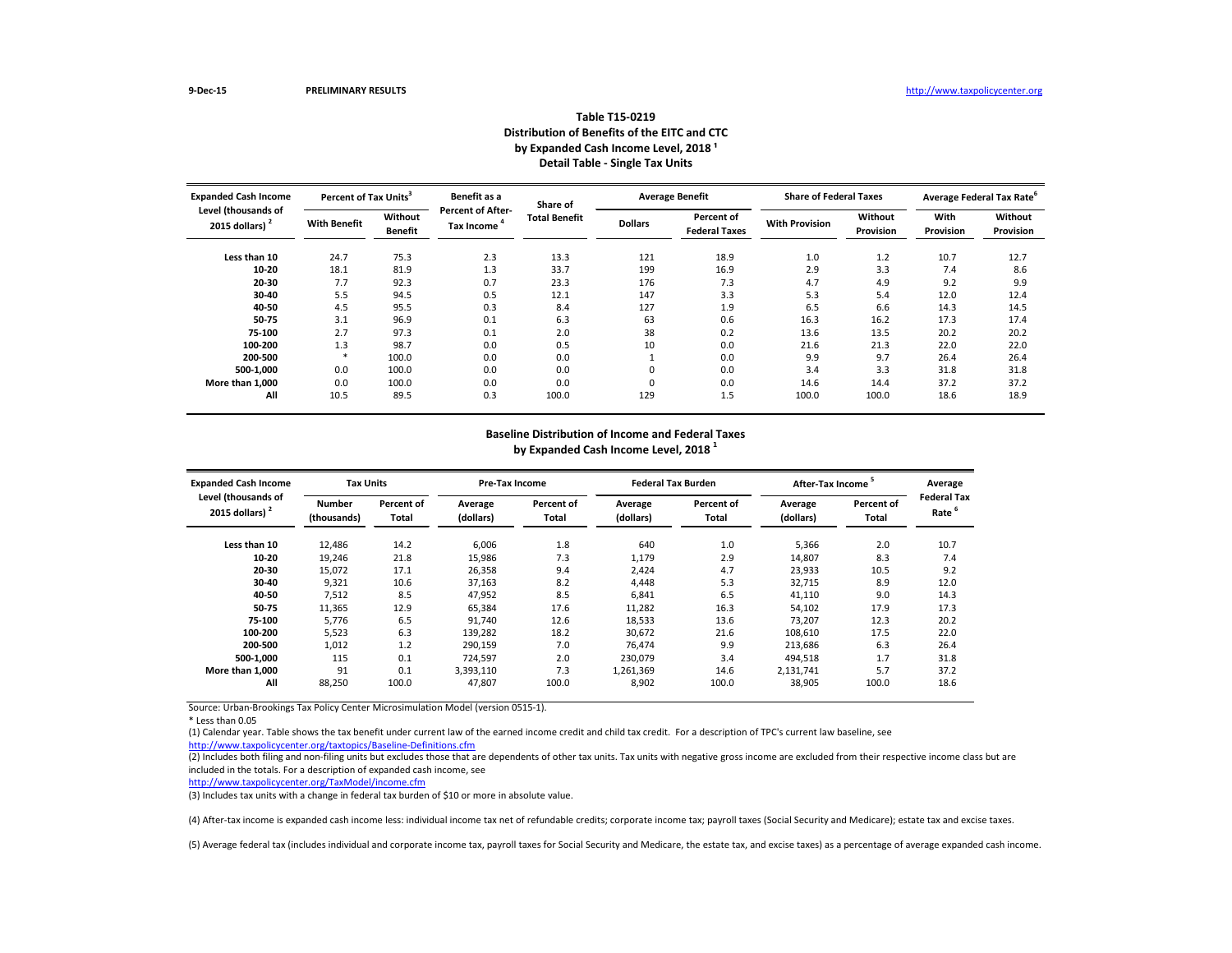| <b>Expanded Cash Income</b><br>Level (thousands of | <b>Percent of Tax Units<sup>3</sup></b> |                           | Benefit as a                           | Share of             |                | <b>Average Benefit</b>             | <b>Share of Federal Taxes</b> |                      | Average Federal Tax Rate <sup>b</sup> |                             |
|----------------------------------------------------|-----------------------------------------|---------------------------|----------------------------------------|----------------------|----------------|------------------------------------|-------------------------------|----------------------|---------------------------------------|-----------------------------|
| 2015 dollars) $2$                                  | <b>With Benefit</b>                     | Without<br><b>Benefit</b> | <b>Percent of After-</b><br>Tax Income | <b>Total Benefit</b> | <b>Dollars</b> | Percent of<br><b>Federal Taxes</b> | <b>With Provision</b>         | Without<br>Provision | With<br>Provision                     | Without<br><b>Provision</b> |
| Less than 10                                       | 27.7                                    | 72.3                      | 6.1                                    | 0.7                  | 314            | 137.8                              | 0.0                           | 0.0                  | 4.3                                   | 10.1                        |
| $10 - 20$                                          | 42.2                                    | 57.8                      | 6.9                                    | 5.2                  | 1,111          | 214.5                              | 0.0                           | 0.1                  | 3.1                                   | 9.8                         |
| 20-30                                              | 45.2                                    | 54.8                      | 7.0                                    | 13.2                 | 1,822          | 214.5                              | 0.1                           | 0.3                  | 3.2                                   | 10.0                        |
| 30-40                                              | 43.9                                    | 56.2                      | 4.6                                    | 12.0                 | 1,630          | 86.5                               | 0.2                           | 0.4                  | 5.0                                   | 9.4                         |
| 40-50                                              | 41.4                                    | 58.6                      | 2.9                                    | 9.6                  | 1,289          | 35.9                               | 0.4                           | 0.6                  | 7.5                                   | 10.2                        |
| 50-75                                              | 38.4                                    | 61.6                      | 1.5                                    | 17.6                 | 887            | 12.6                               | 2.3                           | 2.5                  | 10.5                                  | 11.8                        |
| 75-100                                             | 37.3                                    | 62.8                      | 0.9                                    | 15.0                 | 716            | 5.6                                | 4.4                           | 4.6                  | 13.7                                  | 14.4                        |
| 100-200                                            | 31.8                                    | 68.2                      | 0.4                                    | 25.6                 | 480            | 1.8                                | 24.0                          | 24.1                 | 18.2                                  | 18.5                        |
| 200-500                                            | 1.1                                     | 98.9                      | 0.0                                    | 0.3                  | 10             | 0.0                                | 28.0                          | 27.5                 | 22.8                                  | 22.8                        |
| 500-1,000                                          | 0.1                                     | 100.0                     | 0.0                                    | 0.0                  |                | 0.0                                | 10.4                          | 10.2                 | 27.9                                  | 27.9                        |
| More than 1,000                                    | 0.0                                     | 100.0                     | 0.0                                    | 0.0                  | 0              | 0.0                                | 29.9                          | 29.4                 | 34.2                                  | 34.2                        |
| All                                                | 29.4                                    | 70.6                      | 0.5                                    | 100.0                | 650            | 1.6                                | 100.0                         | 100.0                | 22.3                                  | 22.7                        |

(2) Includes both filing and non-filing units but excludes those that are dependents of other tax units. Tax units with negative gross income are excluded from their respective income class but are included in the totals. For a description of expanded cash income, see

\* Less than 0.05

| <b>Expanded Cash Income</b>              | <b>Tax Units</b>             |                     | <b>Pre-Tax Income</b> |                     |                      | <b>Federal Tax Burden</b> | After-Tax Income     |                     | Average                    |
|------------------------------------------|------------------------------|---------------------|-----------------------|---------------------|----------------------|---------------------------|----------------------|---------------------|----------------------------|
| Level (thousands of<br>2015 dollars) $2$ | <b>Number</b><br>(thousands) | Percent of<br>Total | Average<br>(dollars)  | Percent of<br>Total | Average<br>(dollars) | Percent of<br>Total       | Average<br>(dollars) | Percent of<br>Total | <b>Federal Tax</b><br>Rate |
| Less than 10                             | 808                          | 1.4                 | 5,339                 | 0.0                 | 228                  | 0.0                       | 5,112                | 0.1                 | 4.3                        |
| $10 - 20$                                | 1,779                        | 3.0                 | 16,592                | 0.3                 | 518                  | 0.0                       | 16,075               | 0.4                 | 3.1                        |
| $20 - 30$                                | 2,762                        | 4.7                 | 26,860                | 0.7                 | 850                  | 0.1                       | 26,010               | 0.9                 | 3.2                        |
| 30-40                                    | 2,810                        | 4.8                 | 37,394                | 1.0                 | 1,886                | 0.2                       | 35,508               | 1.2                 | 5.0                        |
| 40-50                                    | 2,842                        | 4.8                 | 48,095                | 1.3                 | 3,593                | 0.4                       | 44,502               | 1.6                 | 7.5                        |
| 50-75                                    | 7,581                        | 12.9                | 67,014                | 4.9                 | 7,040                | 2.3                       | 59,974               | 5.6                 | 10.5                       |
| 75-100                                   | 8,005                        | 13.6                | 93,593                | 7.2                 | 12,797               | 4.4                       | 80,796               | 8.0                 | 13.7                       |
| 100-200                                  | 20,313                       | 34.6                | 151,513               | 29.6                | 27,500               | 24.0                      | 124,013              | 31.2                | 18.2                       |
| 200-500                                  | 9,436                        | 16.1                | 302,557               | 27.4                | 68,862               | 28.0                      | 233,695              | 27.3                | 22.8                       |
| 500-1,000                                | 1,203                        | 2.1                 | 717,741               | 8.3                 | 200,476              | 10.4                      | 517,266              | 7.7                 | 27.9                       |
| More than 1.000                          | 638                          | 1.1                 | 3,186,758             | 19.5                | 1,090,103            | 29.9                      | 2,096,655            | 16.5                | 34.2                       |
| All                                      | 58,693                       | 100.0               | 177,317               | 100.0               | 39,595               | 100.0                     | 137,722              | 100.0               | 22.3                       |

## **Table T15-0219 Distribution of Benefits of the EITC and CTC** by Expanded Cash Income Level, 2018<sup>1</sup> **Detail Table - Married Tax Units Filing Jointly**

<http://www.taxpolicycenter.org/taxtopics/Baseline-Definitions.cfm> (1) Calendar year. Table shows the tax benefit under current law of the earned income credit and child tax credit. For a description of TPC's current law baseline, see

# **Baseline Distribution of Income and Federal Taxes**

**by Expanded Cash Income Level, 2018 1**

<http://www.taxpolicycenter.org/TaxModel/income.cfm>

(3) Includes tax units with a change in federal tax burden of \$10 or more in absolute value.

(4) After-tax income is expanded cash income less: individual income tax net of refundable credits; corporate income tax; payroll taxes (Social Security and Medicare); estate tax and excise taxes.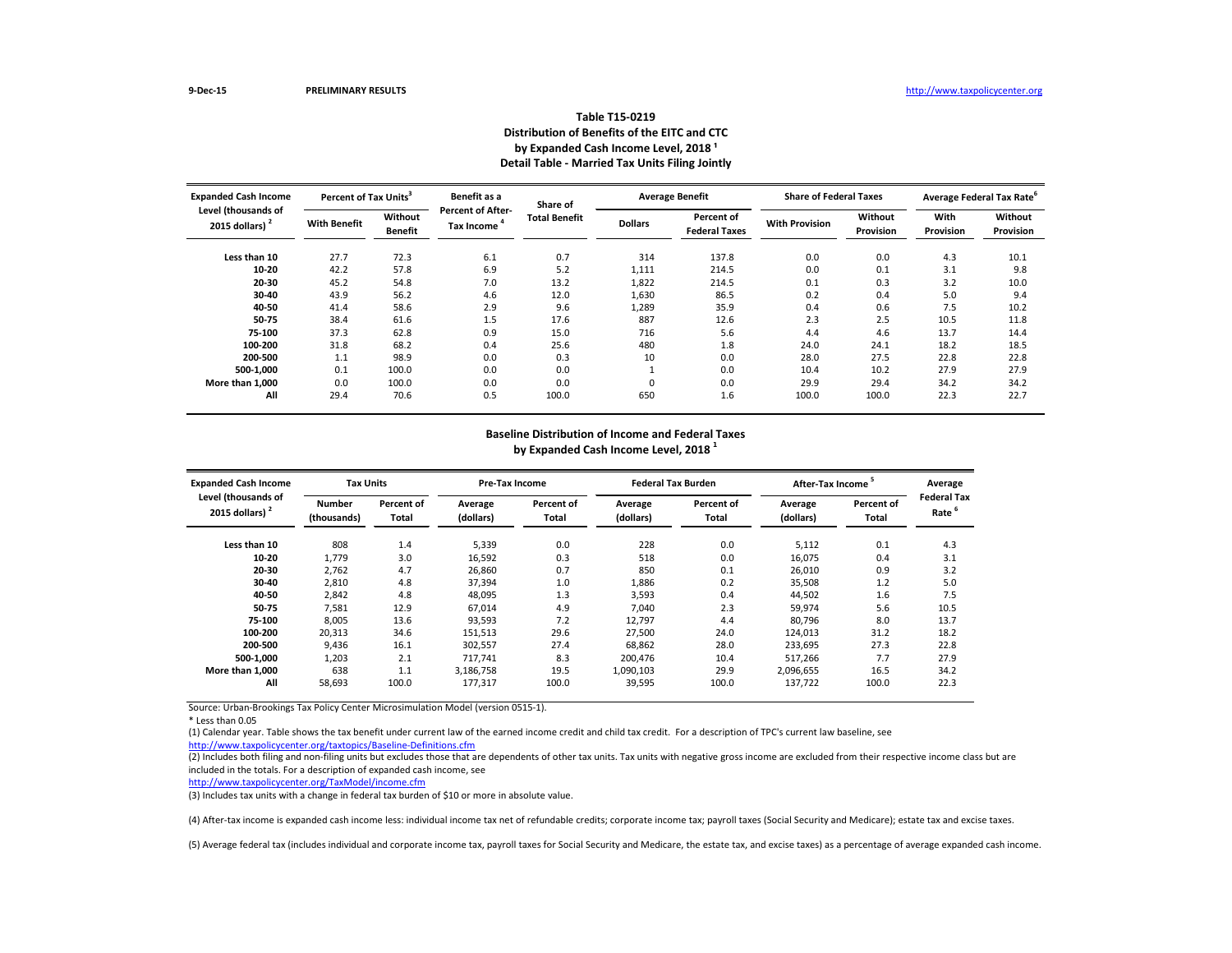| <b>Expanded Cash Income</b>              | Percent of Tax Units <sup>3</sup> |                           | Benefit as a                           | Share of             |                | <b>Average Benefit</b>             | <b>Share of Federal Taxes</b> |                      | Average Federal Tax Rate <sup>o</sup> |                      |
|------------------------------------------|-----------------------------------|---------------------------|----------------------------------------|----------------------|----------------|------------------------------------|-------------------------------|----------------------|---------------------------------------|----------------------|
| Level (thousands of<br>2015 dollars) $2$ | <b>With Benefit</b>               | Without<br><b>Benefit</b> | <b>Percent of After-</b><br>Tax Income | <b>Total Benefit</b> | <b>Dollars</b> | Percent of<br><b>Federal Taxes</b> | <b>With Provision</b>         | Without<br>Provision | <b>With</b><br>Provision              | Without<br>Provision |
| Less than 10                             | 80.8                              | 19.2                      | 18.7                                   | 2.3                  | 1,460          | $-345.9$                           | $-0.2$                        | 0.4                  | $-5.7$                                | 14.1                 |
| 10-20                                    | 87.0                              | 13.0                      | 17.9                                   | 19.2                 | 3,137          | $-303.5$                           | $-2.1$                        | 3.2                  | $-6.3$                                | 12.8                 |
| 20-30                                    | 90.5                              | 9.5                       | 14.6                                   | 28.8                 | 3,930          | $-1,256.7$                         | $-0.8$                        | 6.6                  | $-1.2$                                | 13.6                 |
| 30-40                                    | 89.0                              | 11.0                      | 9.6                                    | 19.5                 | 3,377          | 190.2                              | 3.4                           | 7.4                  | 4.8                                   | 13.9                 |
| 40-50                                    | 85.7                              | 14.3                      | 6.0                                    | 11.5                 | 2,638          | 67.9                               | 5.7                           | 7.1                  | 8.2                                   | 13.7                 |
| 50-75                                    | 78.2                              | 21.8                      | 3.2                                    | 13.7                 | 1,843          | 24.4                               | 18.8                          | 17.5                 | 11.6                                  | 14.4                 |
| 75-100                                   | 66.2                              | 33.8                      | 1.3                                    | 3.8                  | 977            | 6.8                                | 18.4                          | 14.8                 | 15.5                                  | 16.6                 |
| 100-200                                  | 29.0                              | 71.0                      | 0.3                                    | 1.1                  | 323            | 1.2                                | 31.6                          | 23.9                 | 19.3                                  | 19.5                 |
| 200-500                                  | 0.4                               | 99.6                      | 0.0                                    | 0.0                  | כ              | 0.0                                | 10.3                          | 7.7                  | 24.1                                  | 24.1                 |
| 500-1,000                                | 0.0                               | 100.0                     | 0.0                                    | 0.0                  | 0              | 0.0                                | 2.9                           | 2.2                  | 29.7                                  | 29.7                 |
| More than 1,000                          | 0.0                               | 100.0                     | 0.0                                    | 0.0                  | 0              | 0.0                                | 12.0                          | 9.0                  | 34.4                                  | 34.4                 |
| All                                      | 77.8                              | 22.2                      | 4.9                                    | 100.0                | 2,466          | 33.4                               | 100.0                         | 100.0                | 12.9                                  | 17.2                 |

(2) Includes both filing and non-filing units but excludes those that are dependents of other tax units. Tax units with negative gross income are excluded from their respective income class but are included in the totals. For a description of expanded cash income, see

Source: Urban-Brookings Tax Policy Center Microsimulation Model (version 0515-1).

\* Less than 0.05

| <b>Expanded Cash Income</b>              | <b>Tax Units</b>             |                            | <b>Pre-Tax Income</b> |                            |                      | <b>Federal Tax Burden</b>  |                      | After-Tax Income           |                            |  |
|------------------------------------------|------------------------------|----------------------------|-----------------------|----------------------------|----------------------|----------------------------|----------------------|----------------------------|----------------------------|--|
| Level (thousands of<br>2015 dollars) $2$ | <b>Number</b><br>(thousands) | Percent of<br><b>Total</b> | Average<br>(dollars)  | Percent of<br><b>Total</b> | Average<br>(dollars) | Percent of<br><b>Total</b> | Average<br>(dollars) | <b>Percent of</b><br>Total | <b>Federal Tax</b><br>Rate |  |
| Less than 10                             | 986                          | 3.9                        | 7,369                 | 0.5                        | $-422$               | $-0.2$                     | 7,791                | 0.6                        | $-5.7$                     |  |
| $10 - 20$                                | 3,812                        | 15.1                       | 16,489                | 4.4                        | $-1,034$             | $-2.1$                     | 17,523               | 5.3                        | $-6.3$                     |  |
| 20-30                                    | 4,551                        | 18.1                       | 26,585                | 8.4                        | $-313$               | $-0.8$                     | 26,898               | 9.7                        | $-1.2$                     |  |
| 30-40                                    | 3,581                        | 14.2                       | 37,132                | 9.2                        | 1,776                | 3.4                        | 35,356               | 10.1                       | 4.8                        |  |
| 40-50                                    | 2,709                        | 10.8                       | 47,680                | 9.0                        | 3,886                | 5.7                        | 43,794               | 9.4                        | 8.2                        |  |
| 50-75                                    | 4,616                        | 18.3                       | 65,421                | 20.9                       | 7,556                | 18.8                       | 57,866               | 21.2                       | 11.6                       |  |
| 75-100                                   | 2,399                        | 9.5                        | 91,912                | 15.3                       | 14,276               | 18.4                       | 77,636               | 14.8                       | 15.5                       |  |
| 100-200                                  | 2,186                        | 8.7                        | 139,467               | 21.1                       | 26,843               | 31.6                       | 112,624              | 19.6                       | 19.3                       |  |
| 200-500                                  | 275                          | 1.1                        | 288,279               | 5.5                        | 69,467               | 10.3                       | 218,812              | 4.8                        | 24.1                       |  |
| 500-1,000                                | 25                           | 0.1                        | 717,564               | 1.3                        | 212,749              | 2.9                        | 504,816              | 1.0                        | 29.7                       |  |
| More than 1,000                          | 16                           | 0.1                        | 4,036,724             | 4.5                        | 1,388,128            | 12.0                       | 2,648,596            | 3.4                        | 34.4                       |  |
| All                                      | 25,211                       | 100.0                      | 57,257                | 100.0                      | 7,374                | 100.0                      | 49,883               | 100.0                      | 12.9                       |  |

### **Table T15-0219 Distribution of Benefits of the EITC and CTC** by Expanded Cash Income Level, 2018<sup>1</sup> **Detail Table - Head of Household Tax Units**

<http://www.taxpolicycenter.org/taxtopics/Baseline-Definitions.cfm> (1) Calendar year. Table shows the tax benefit under current law of the earned income credit and child tax credit. For a description of TPC's current law baseline, see

# **Baseline Distribution of Income and Federal Taxes**

**by Expanded Cash Income Level, 2018 1**

<http://www.taxpolicycenter.org/TaxModel/income.cfm>

(3) Includes tax units with a change in federal tax burden of \$10 or more in absolute value.

(4) After-tax income is expanded cash income less: individual income tax net of refundable credits; corporate income tax; payroll taxes (Social Security and Medicare); estate tax and excise taxes.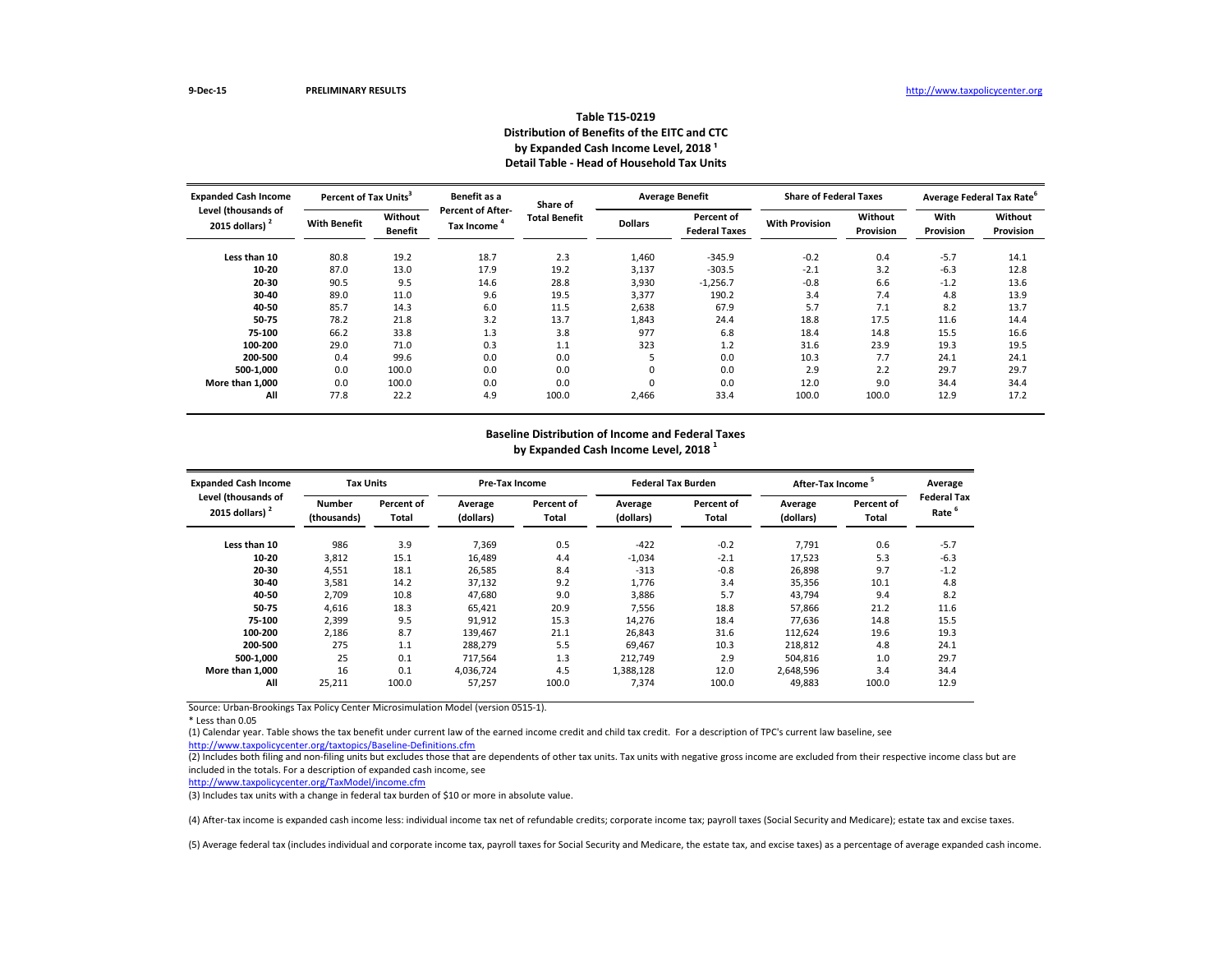| <b>Expanded Cash Income</b><br>Level (thousands of | Percent of Tax Units <sup>3</sup> |                           | Benefit as a                                  | <b>Share of Total</b> |                | <b>Average Benefit</b>             |                       | <b>Share of Federal Taxes</b> |                          | Average Federal Tax Rate <sup>6</sup> |  |
|----------------------------------------------------|-----------------------------------|---------------------------|-----------------------------------------------|-----------------------|----------------|------------------------------------|-----------------------|-------------------------------|--------------------------|---------------------------------------|--|
| 2015 dollars) $2$                                  | <b>With Benefit</b>               | Without<br><b>Benefit</b> | <b>Percent of After-</b><br><b>Tax Income</b> | <b>Benefit</b>        | <b>Dollars</b> | Percent of<br><b>Federal Taxes</b> | <b>With Provision</b> | Without<br>Provision          | With<br><b>Provision</b> | Without<br><b>Provision</b>           |  |
| Less than 10                                       | 78.2                              | 21.8                      | 19.3                                          | 1.9                   | 1,457          | $-317.3$                           | 0.0                   | 0.1                           | $-6.5$                   | 14.1                                  |  |
| $10 - 20$                                          | 87.7                              | 12.3                      | 18.3                                          | 14.7                  | 3,200          | $-301.8$                           | $-0.3$                | 0.7                           | $-6.4$                   | 13.0                                  |  |
| $20 - 30$                                          | 93.6                              | 6.4                       | 14.8                                          | 22.6                  | 4,009          | $-866.3$                           | $-0.2$                | 1.3                           | $-1.7$                   | 13.3                                  |  |
| $30 - 40$                                          | 95.2                              | 4.8                       | 10.1                                          | 16.3                  | 3,626          | 256.1                              | 0.5                   | 1.5                           | 3.8                      | 13.5                                  |  |
| 40-50                                              | 94.4                              | 5.6                       | 6.6                                           | 10.5                  | 2,935          | 81.2                               | 0.9                   | 1.6                           | 7.6                      | 13.7                                  |  |
| 50-75                                              | 91.0                              | 9.1                       | 3.6                                           | 15.0                  | 2,100          | 28.2                               | 3.8                   | 4.5                           | 11.3                     | 14.5                                  |  |
| 75-100                                             | 86.2                              | 13.8                      | 1.9                                           | 8.0                   | 1,512          | 11.2                               | 5.1                   | 5.3                           | 14.5                     | 16.1                                  |  |
| 100-200                                            | 59.0                              | 41.0                      | 0.7                                           | 10.4                  | 871            | 3.2                                | 23.3                  | 22.4                          | 18.2                     | 18.8                                  |  |
| 200-500                                            | 1.8                               | 98.2                      | 0.0                                           | 0.1                   | 17             | 0.0                                | 27.0                  | 25.2                          | 22.8                     | 22.8                                  |  |
| 500-1,000                                          | 0.1                               | 99.9                      | 0.0                                           | 0.0                   |                | 0.0                                | 10.4                  | 9.7                           | 28.2                     | 28.2                                  |  |
| More than 1,000                                    | 0.0                               | 100.0                     | 0.0                                           | 0.0                   | 0              | 0.0                                | 29.6                  | 27.6                          | 34.4                     | 34.4                                  |  |
| All                                                | 71.5                              | 28.5                      | 1.9                                           | 100.0                 | 1,965          | 7.1                                | 100.0                 | 100.0                         | 21.0                     | 22.5                                  |  |

(2) Includes both filing and non-filing units but excludes those that are dependents of other tax units. Tax units with negative gross income are excluded from their respective income class but are included in the totals. For a description of expanded cash income, see

\* Less than 0.05

Note: Tax units with children are those claiming an exemption for children at home or away from home.

| <b>Expanded Cash Income</b>              | <b>Tax Units</b>             |                            | <b>Pre-Tax Income</b> |                            |                      | <b>Federal Tax Burden</b> | After-Tax Income <sup>3</sup> |                                   | Average                                |
|------------------------------------------|------------------------------|----------------------------|-----------------------|----------------------------|----------------------|---------------------------|-------------------------------|-----------------------------------|----------------------------------------|
| Level (thousands of<br>2015 dollars) $2$ | <b>Number</b><br>(thousands) | Percent of<br><b>Total</b> | Average<br>(dollars)  | Percent of<br><b>Total</b> | Average<br>(dollars) | Percent of<br>Total       | Average<br>(dollars)          | <b>Percent of</b><br><b>Total</b> | <b>Federal Ta</b><br>Rate <sup>6</sup> |
| Less than 10                             | 1,284                        | 2.5                        | 7,081                 | 0.1                        | $-459$               | 0.0                       | 7,541                         | 0.2                               | $-6.5$                                 |
| $10 - 20$                                | 4,581                        | 9.0                        | 16,468                | 1.1                        | $-1,060$             | $-0.3$                    | 17,528                        | 1.5                               | $-6.4$                                 |
| $20 - 30$                                | 5,635                        | 11.1                       | 26,647                | 2.2                        | $-463$               | $-0.2$                    | 27,109                        | 2.9                               | $-1.7$                                 |
| 30-40                                    | 4,503                        | 8.9                        | 37,233                | 2.5                        | 1,416                | 0.5                       | 35,817                        | 3.0                               | 3.8                                    |
| 40-50                                    | 3,579                        | 7.0                        | 47,821                | 2.5                        | 3,614                | 0.9                       | 44,207                        | 3.0                               | 7.6                                    |
| 50-75                                    | 7,126                        | 14.0                       | 66,079                | 7.0                        | 7,456                | 3.8                       | 58,623                        | 7.9                               | 11.3                                   |
| 75-100                                   | 5,301                        | 10.4                       | 93,201                | 7.3                        | 13,502               | 5.1                       | 79,699                        | 7.9                               | 14.5                                   |
| 100-200                                  | 11,978                       | 23.6                       | 151,099               | 26.9                       | 27,489               | 23.3                      | 123,610                       | 27.8                              | 18.2                                   |
| 200-500                                  | 5,469                        | 10.8                       | 305,621               | 24.8                       | 69,654               | 27.0                      | 235,967                       | 24.3                              | 22.8                                   |
| 500-1,000                                | 728                          | 1.4                        | 716,778               | 7.7                        | 201,805              | 10.4                      | 514,973                       | 7.0                               | 28.2                                   |
| More than 1.000                          | 382                          | 0.8                        | 3,183,716             | 18.1                       | 1,094,079            | 29.6                      | 2,089,637                     | 15.0                              | 34.4                                   |
| All                                      | 50,858                       | 100.0                      | 132,410               | 100.0                      | 27,798               | 100.0                     | 104,612                       | 100.0                             | 21.0                                   |

<http://www.taxpolicycenter.org/taxtopics/Baseline-Definitions.cfm>

## **Table T15-0219 Distribution of Benefits of the EITC and CTC** by Expanded Cash Income Level, 2018<sup>1</sup> **Detail Table - Tax Units with Children**

#### **Baseline Distribution of Income and Federal Taxes by Expanded Cash Income Level, 2018 <sup>1</sup>**

| Average<br>Federal Tax<br>6<br>Rate                                                            |
|------------------------------------------------------------------------------------------------|
| -6.5<br>$-6.4$<br>$-1.7$<br>3.8<br>7.6<br>11.3<br>14.5<br>18.2<br>22.8<br>28.2<br>34.4<br>21.0 |
|                                                                                                |

(1) Calendar year. Table shows the tax benefit under current law of the earned income credit and child tax credit. For a description of TPC's current law baseline, see

<http://www.taxpolicycenter.org/TaxModel/income.cfm>

(3) Includes tax units with a change in federal tax burden of \$10 or more in absolute value.

(4) After-tax income is expanded cash income less: individual income tax net of refundable credits; corporate income tax; payroll taxes (Social Security and Medicare); estate tax and excise taxes.